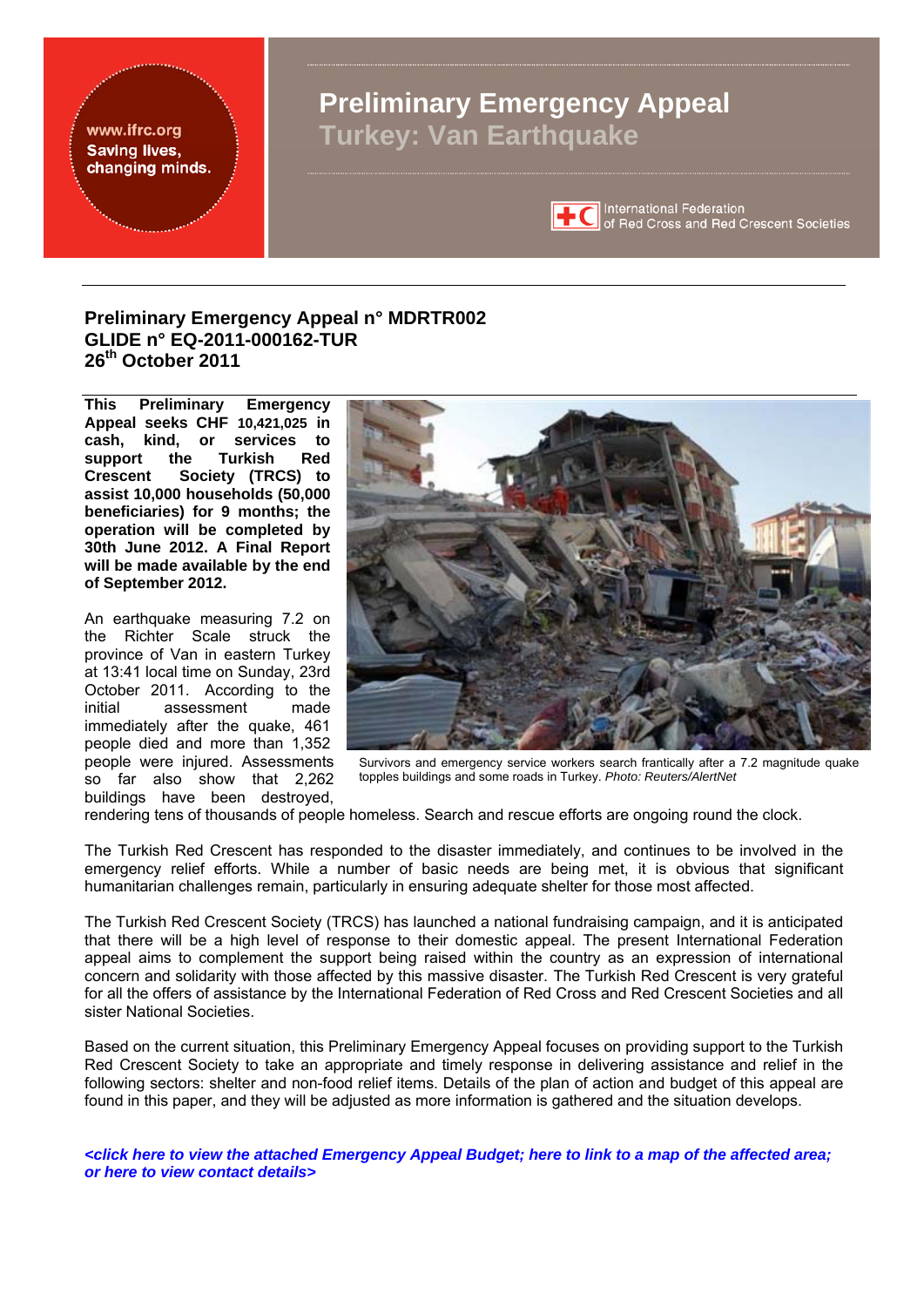# **The situation**

An earthquake measuring 7.2 on the Richter scale struck the province of Van in eastern Turkey at 13:41 local time on Sunday, 23rd October 2011. According to the initial assessment made immediately after the quake, 461 people died and more than 1,352 people were injured. Assessments so far also show that 2,262 buildings have been destroyed. Search and rescue efforts are ongoing round the clock.

According to Turkish Disaster and Emergency Management official information released at 11.00 a.m. on 24.10.2011, the following resources have been deployed in the emergency areas: 2,398 search and rescue teams from 45 provinces to Van; 680 health personnel; 12 search and rescue dogs; 355 rescue machinery; 7 air ambulances; 101 land ambulances; 30 generators; 95 mobile toilets; 6,377 tents; 16,888 blankets; 11,184 food packages; 21 mobile kitchens; 1,719 kitchen sets; 3,812 heaters; 425 sleeping bags;1 mobile oven.

#### **Rescue Operations**

The Turkish Disaster and Emergency Management Presidency (AFAD) informed that more than 1,275 search & rescue and health officials were sent to Van from 45 provinces and 37 different institutions. A technical committee of 20 AFAD personnel arrived in the region, and 200 technical staff from different provinces have also been assigned. AFAD has assigned one coordinator and personnel in each of the following airports: Ankara Esenboða, Ýstanbul Atatürk and Ýzmir Adnan Menderes in order to organize search and rescue (SAR) teams, medical and first aid personnel, and in-kind aid.

#### **Shelter**

Tents, blankets, sleeping bags and heaters have been dispatched and distributed in the disaster-affected area to cover the need for emergency shelter. Turkish Red Crescent Disaster response teams established two tent camps in the stadiums in the Erçis District of Van. 260 families have been sheltered in these camps after the erection of 260 tents was completed. The distribution of blankets and 118 heaters was completed in these two camps. Mobile Kitchens are operational in these tent camps and catering hot meal for the affectees. Additionally, 2 inflatable tents and 2 warehousing tents were erected in these sites for the accommodation of staff and storage of relief items. Another tent camp was established in Van City Center with the erection of 232 tents.

#### **Health and Food**

The Ministry of Health (MoH) emergency centre, SAKOM (Turkish MoH Disaster and Emergency Coordination Centre) is activated 24/7, following up the response operations at national and peripheral levels under the responsibility of Prof Nihat Tosun, Undersecretary of the Ministry of Health, and Mr Agah Kafkas, Deputy Minister of Health. Injured people are receiving medical care in Van, Erciş and other neighbouring provinces. Medical rescue teams from Van and other provinces started operations at the site immediately after the earthquake. The MoH sent 6 helicopter ambulances, 4 plane ambulances, and 201 land ambulances. At present, 48 medical rescue teams and 1,197 health care staff including 163 specialist doctors sent from neighbouring provinces are working in the region. The MoH is keeping ready more than 1,700 hospital beds in Ağrı, Erzurum, Bitlis, Diyarbakır, Muş, Iğdır and Ankara for further evacuations. Food items have been sent by different sources, including provinces around Van. The Turkish Red Crescent is already distributing hot food to the affected population.

#### **Public Services**

It has been announced by the local authorities that the schools and the university remain closed for periods between 3 days and one week. The government has called on the private sector to provide cranes to remove the debris, which was well received and responded to. Electricity and phone lines which were cut following the earthquake are now back to normal.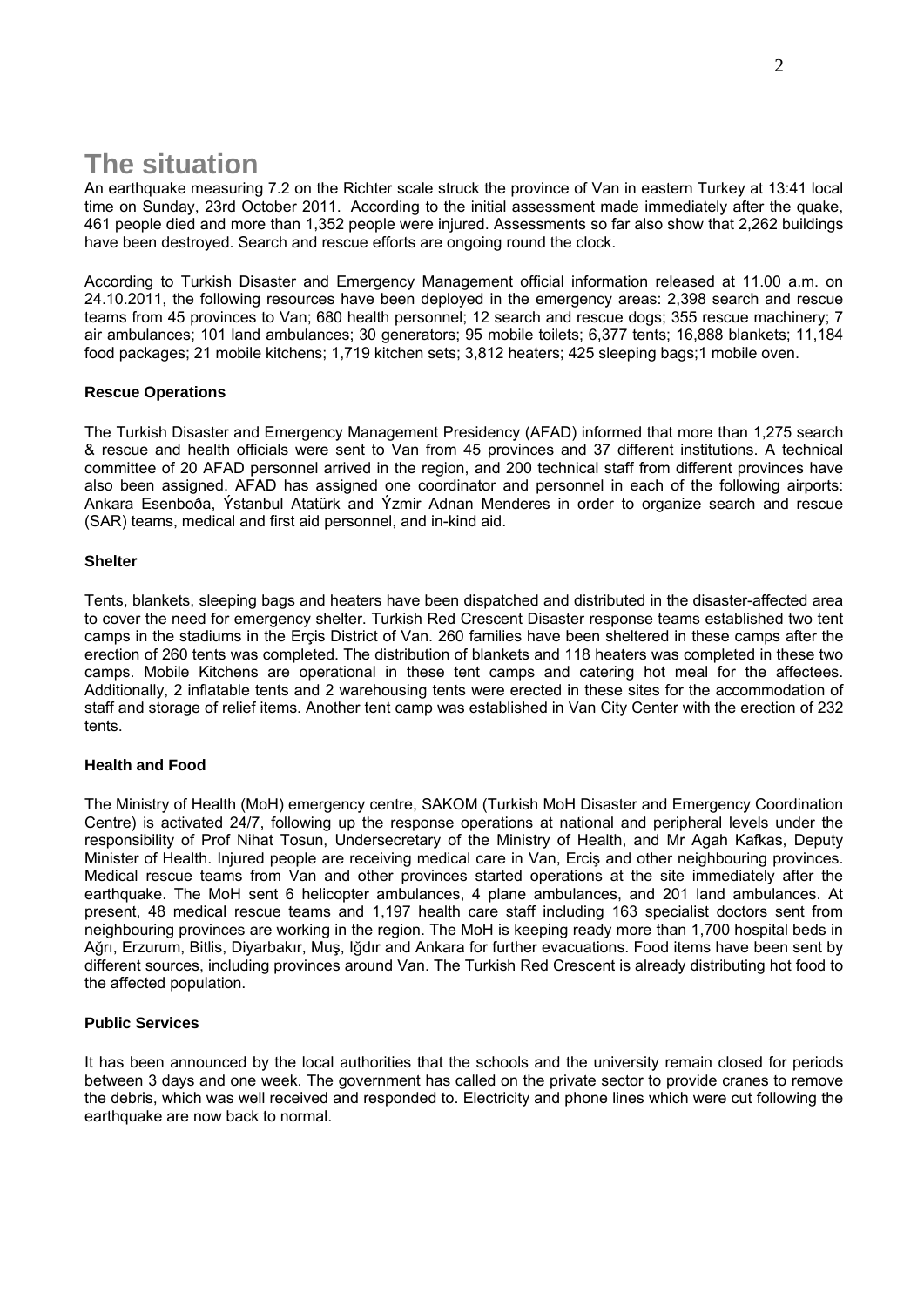# **Coordination and partnerships**

The Turkish Red Crescent acts as an auxiliary to all public services, responsible for intervention in the event of disasters, in conjunction with bodies such as Disaster and Emergency Management Presidency, the fire department and health services. During emergencies, the National Society coordinates with Disaster and Emergency Management Presidency to provide assistance when required.

All activities in the field are being coordinated at the central level of the Turkish Disaster and Emergency Management Presidency. The Turkish Red Crescent is part of this response structure and has been involved in the work of the headquarters from the beginning.

The Turkish Red Crescent Society has launched a national fundraising campaign, and it is anticipated that there will be a good response nationally. This International Federation appeal aims to complement support being raised within the country as an expression of international concern and solidarity with those affected by this massive disaster.

The Iranian Red Crescent urgently deployed their teams and relief items (300 tents, 1,500 blankets and 2,500 ready-to-eat packages) to the field, and with the consent of the Turkish Red Crescent Society, the teams of the Iranian Red Crescent have started to work in close cooperation with the teams of the Turkish Red Crescent. The activities are based on the bilateral cooperation between Turkish Red Crescent branches and the Iranian Red Crescent that was already in place before the earthquake.

The International Federation's Europe Zone office has been in communication with the Turkish Red Crescent from the beginning of the disaster. The Federation has been in touch with the ICRC in order to coordinate activities and activate the Restoring of Family Links (RFL) service to assist the affected families. The International Federation will be coordinating with other institutions and organizations involved in humanitarian aid. This coordination is vital in the early stages to avoid overlap and to ensure standardization in response and its quality, guaranteeing dignified humanitarian action in accordance with the needs of the affected Turkish population. An agreement will be concluded between the Europe Zone Office and the Turkish Red Crescent on roles and responsibilities for coordinating their activities internally and externally during the operation.

# **Red Cross and Red Crescent action**

The Turkish Red Crescent, immediately after having been informed of the disaster, alarmed all its units in the country and established its Crisis Management Desks in the Disaster Management Centre (HQ) (Ankara), the Northern Anatolia (Erzurum), the South-eastern Anatolia (Elazığ), the Eastern Anatolia (Muş), and the Mediterranean (Adana) Regional Disaster Management Centres and Sivas and Diyarbakir Local Disaster Management Centres. In the aftermath of the earthquake, 5 staff from Elazığ Regional Disaster Management Centre, 2 staff from Muş Disaster Management Centre and 3 staff from Erzurum Regional Disaster Management Centre have been deployed in Van Province in order to make needs assessments.

For the purpose of preliminary damage assessments in the closest districts and villages to the epicentre of the quake, information is being collected through the Turkish Red Crescent Branch Offices, District Governorates, Gendarmerie Commands, Security Departments in the town and cities, coordinated by the Disaster Management Centre (HQ). The consignment of relief items, vehicles, equipment and staff, primarily from Muş, Elazığ, Erzurum, Adana, Manisa, Ağrı and Van and all other Turkish Red Crescent units were initiated.

Within the scope of the response activities, the Turkish Red Crescent Society alarmed all its units in the country in order to meet the urgent shelter and food needs of the victims, and dispatched the relief items from Ankara, Elazığ, Erzurum, Adana, Muş and Manisa Regional Disaster Management Centres and also deployed 129 disaster specialists, 37 vehicles. Turkish Red Crescent Society also deployed volunteers, composed of mukhtars, clergies, police forces and teachers that were trained within the framework of the project on "Organizing Community Leaders" for this kind of disaster situations.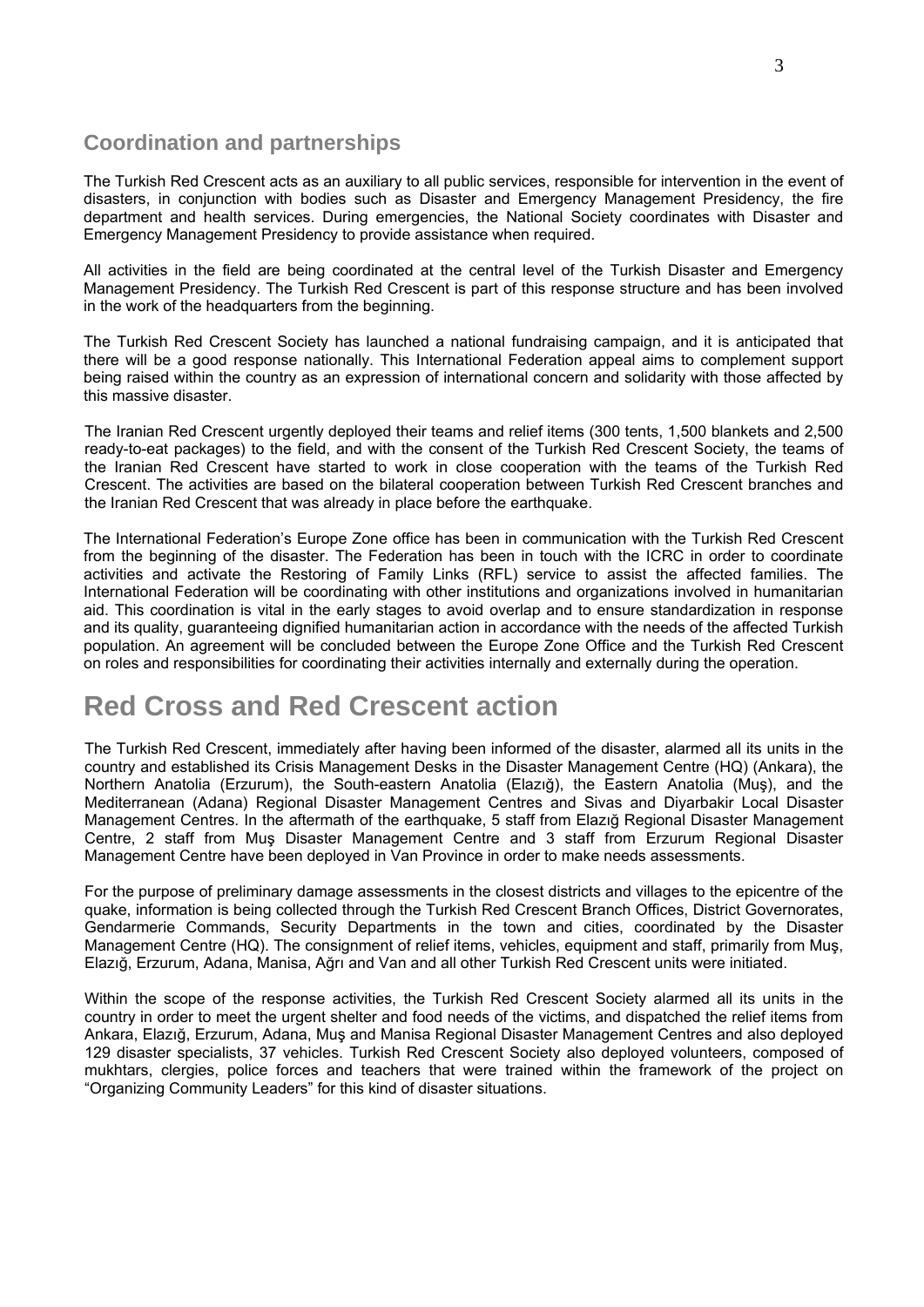Sheltering Activities: Tents, blankets, sleeping bags and heaters have been dispatched and distributed in the disaster-affected area to cover the need for emergency shelter. Turkish Red Crescent disaster response teams established two tent camps in the stadiums in the Erçis District of Van. 260 Families has been sheltered in these camps. The distribution of blankets and 118 heaters was completed in these two camps. Mobile Kitchens are operational in these tent camps and catering hot meal for the affectees. Additionally, 2 inflatable tents and 2 warehousing tents were erected in these sites for the accommodation of staff and storage of relief items. Another tent camp was



established in Van City Center with the erection of 232 tents.

Nutrition Activities: In the first day of the disaster, ready-to-eat snacks were distributed to the victims of the earthquake. Besides, 1 mobile bakery, 21 mobile kitchen and 2,619 kitchen sets have been dispatched. A professional staff of the Turkish Red Crescent Society started to provide hot meals through the mobile kitchens that are dispatched to the region. Turkish Red Crescent catering vehicles have distributed soup and tea to the affectees.

Psycho-social Support Activities: Psychologists and social service specialists were assigned to the disaster affected regions with the aim of providing psycho-social support for the victims who lost their relatives and for the victims who have experienced post-traumatic stress disorder because of the shock caused by the quake.

Blood Donation Services: Turkish Red Crescent Regional Blood Center based in Van communicated immediately with hospitals in the affected area and created additional stocks of blood in the Hospitals. Level of blood stocks was heightened with the transportation of 350 units of blood, especially of negative blood group from Erzurum Regional Blood Center one hour after the earthquake. After the re-opening of the airport, a total stock of 18,000 units of erythrocyte suspension was sent to Van from other regional blood centers for the purpose of stock replenishment. Stocks of blood have been continuously replenished when they fall below 1000 units. Erzurum and Ankara Regional Blood Centers are also creating additional blood stocks for the replenishment of stocks in the affected areas in case of need.

## **The needs**

The Turkish Red Crescent has carried out initial needs assessments and has identified several priorities for its work in close consultation with other actors

**Immediate needs:** Assistance to beneficiaries in temporary accommodation (provision of blankets, sleeping bags, and winterised tents) for up to 50,000 people. Other forms of providing emergency shelter, such as support to host families, collective centres or rental support will be considered as the operation moves to a transitional phase.

**Beneficiary selection:** The Turkish Red Crescent will in its efforts be focusing on the most vulnerable population that is the population with the least capacity to recover. The Turkish Red Crescent will identify the population most in need and provide assistance to them after the second needs assessment is finished. The assessment will show what the split will be between urban and rural areas, both of which have specific challenges.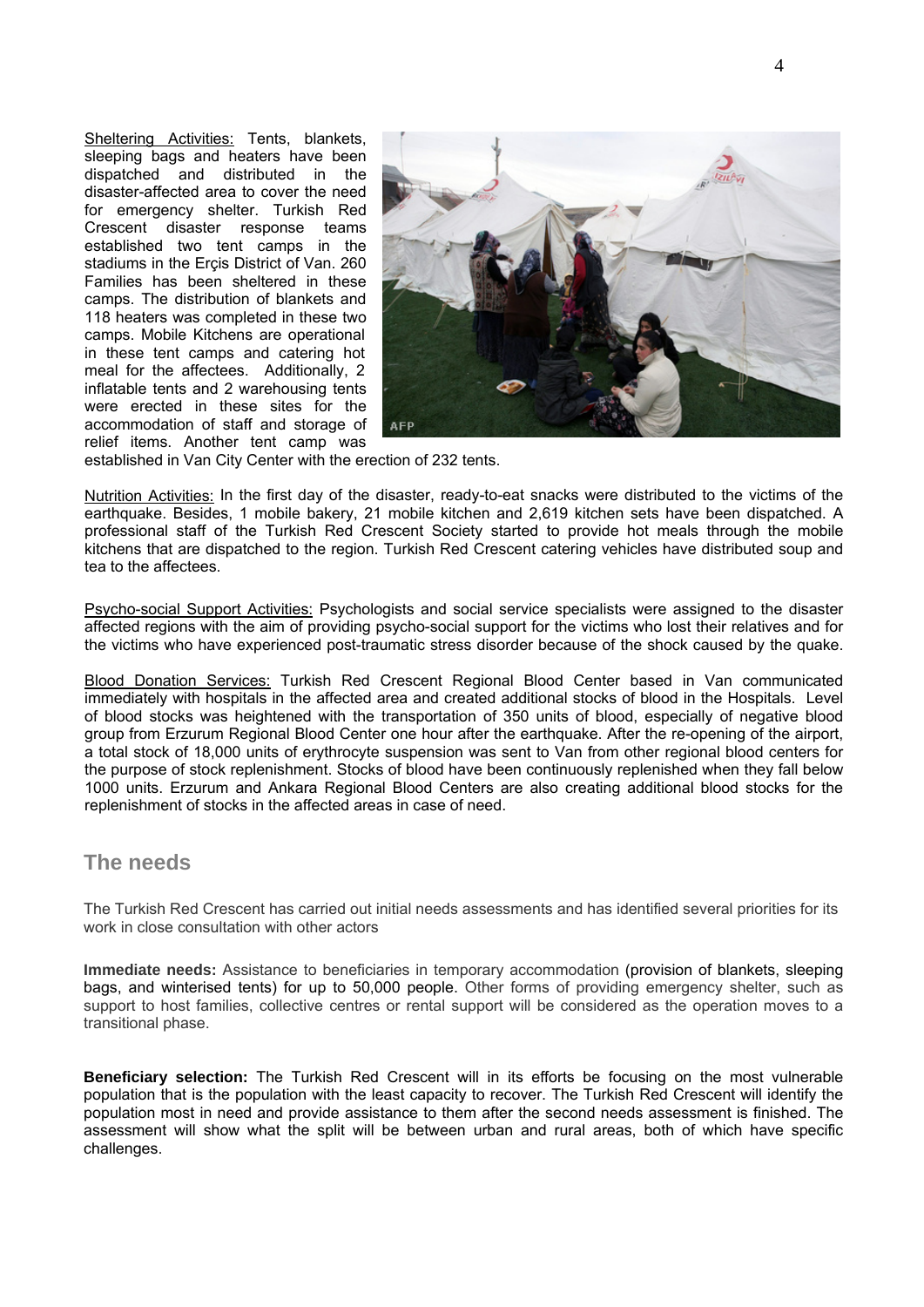**Shelter:** The number of buildings heavily damaged reached 2,262, if we assume that each building has 5 stories on average, and that each storey has two apartments, we can estimate the number of family rendered homeless at 50,583 families (252,000 people). These displaced people are now living in tents and makeshift shelters in other cities and towns in neighbouring counties and provinces. Conditions for thousands of survivors living in makeshift tents are worsening with the rain and the falling winter temperatures. Many people are also sleeping outdoors, even in the snow, too terrified by the frequent aftershocks, a lingering reminder of all they have witnessed and lost**.**

# **The proposed operation**

#### **Relief distributions (food and basic non-food items)**

**Outcome: text (bold) 50,000 vulnerable people residing in temporary accommodation will have receive urgent relief items (blankets, sleeping bag) Outputs (expected results)**  $\qquad$  **Activities planned** The needs of 50,000 people residing in temporary accommodation for 9 months will be met through provision of adequate relief items. Conduct detailed emergency needs and capacity assessments. Develop beneficiary targeting strategy and registration system to Deliver intended assistance. Distribute relief supplies and control supply movements from • Point of dispatch to end user.

• Develop an exit strategy.

• Monitor and evaluate the relief activities and provide reporting on a distributions.

This objective responds to the initial needs identified in the assessments. The Turkish Red Crescent Society and International Federation will provide basic non-food items (NFIs) to 10,000 households (50,000 people) in a coordinated manner.

#### **Emergency shelter**

**Outcome: Ensure that the most vulnerable families have a healthy, safe and dignified shelter solution to preserve their physical and mental well-being and prevent the further deterioration of the humanitarian situation.** 

| <b>Outputs (expected results</b>                                                      | <b>Activities planned</b>                                                                                                                                                                                                                                                                                                                                                                                                                                                                                                                                                                                                                                                                                                                                                                                                                                                                                                                                                                                                                                                          |
|---------------------------------------------------------------------------------------|------------------------------------------------------------------------------------------------------------------------------------------------------------------------------------------------------------------------------------------------------------------------------------------------------------------------------------------------------------------------------------------------------------------------------------------------------------------------------------------------------------------------------------------------------------------------------------------------------------------------------------------------------------------------------------------------------------------------------------------------------------------------------------------------------------------------------------------------------------------------------------------------------------------------------------------------------------------------------------------------------------------------------------------------------------------------------------|
| Up to 10,000 households<br>receive shelter solutions to<br>assist their recuperation. | Conduct rapid emergency needs and capacity assessments.<br>$\bullet$<br>Develop a community and beneficiary targeting strategy in coordir<br>with local authorities and institutions.<br>Assess the extent of the shelter needs and preferred shelter solution<br>$\bullet$<br>employing local suppliers when possible.<br>Provide appropriate emergency and transitional shelter solutions in<br>$\bullet$<br>coordination with local and regional authorities, universities, profes<br>associations and the affected population.<br>Develop awareness raising activities on safe shelter and Disaster<br>$\bullet$<br>Reduction (DRR) in coordination with TRCs and<br>local authorities.<br>The mobilization (including transportation and distribution) of 10,00<br>$\bullet$<br>family tents through in-kind donations /local and international<br>procurement,<br>Logistics technical support following International Federation<br>standard operating procedures for TRCS tracking, documentation<br>$\bullet$<br>distribution $(1,000 - 2000$ tents per day)<br>Monitoring |

This objective will guarantee that up to 10,000 households (50,000 people) have access to healthy, safe and dignified emergency or transitional shelter solutions, thus assisting in the recovery of their comprehensive well-being. This objective will be implemented with the distribution of the non-food items mentioned in the relief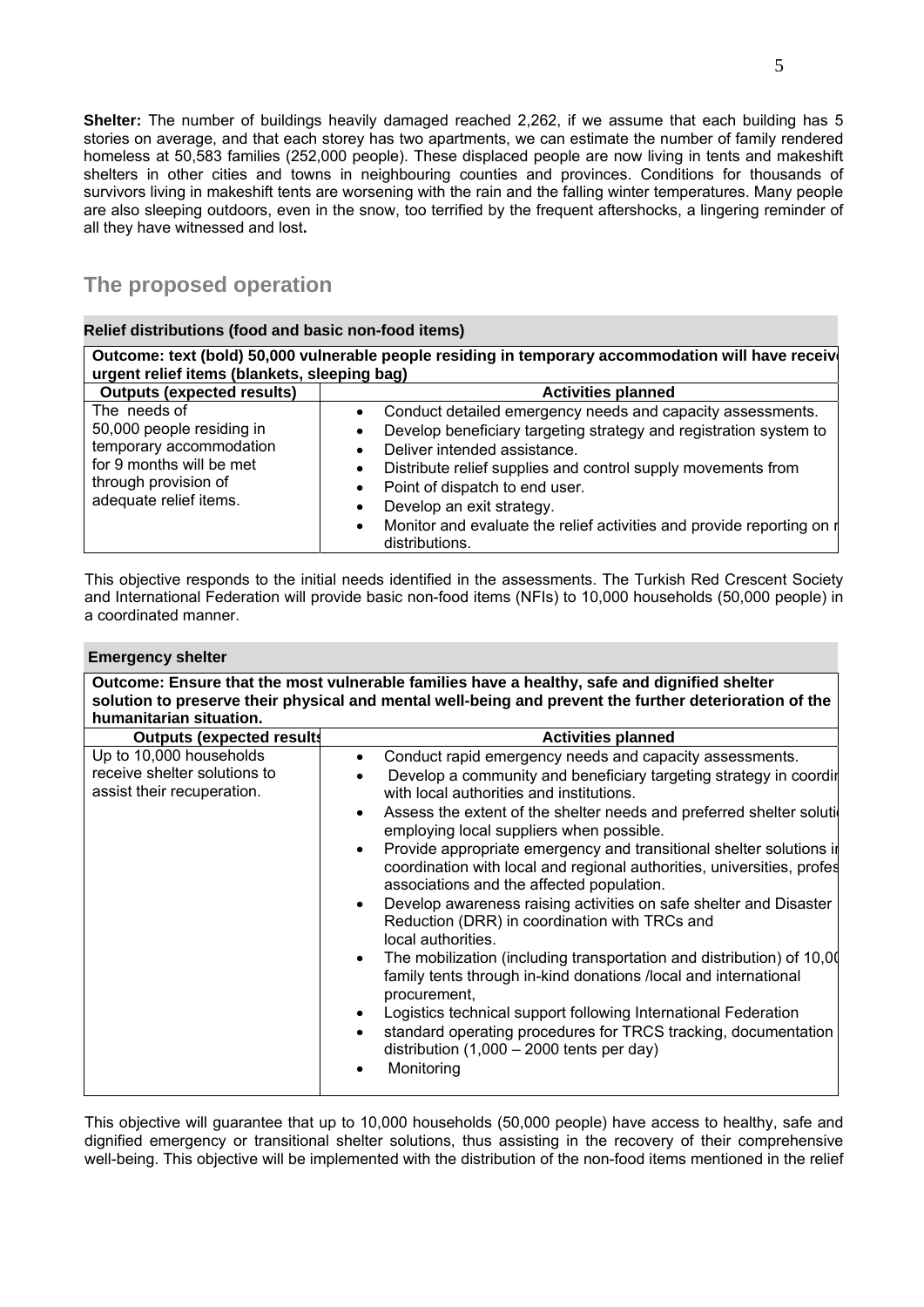objective and accompanied with water and sanitation and hygiene promotion actions (lead by Turkish RC and not reflected in this Emergency Appeal).

Further information regarding beneficiary numbers and targeting strategy in the affected region as well as future plans for the transition of the people to more durable structures will be supplied from the very beginning.

| Logistics |
|-----------|
|-----------|

| Outcome: The most urgent and relevant humanitarian goods are mobilised, delivered and distributed<br>timely, transparent and cost-efficient manner following the standard logistics procedures                                                                                                                                                                                                                                                                                                                                                                                        |                                                                                                                                                                                                                                                                                                                                                                                                                                                                                                                                                                                                                                                                                                                                                                                                                                                                                                                                                 |  |  |  |  |  |  |
|---------------------------------------------------------------------------------------------------------------------------------------------------------------------------------------------------------------------------------------------------------------------------------------------------------------------------------------------------------------------------------------------------------------------------------------------------------------------------------------------------------------------------------------------------------------------------------------|-------------------------------------------------------------------------------------------------------------------------------------------------------------------------------------------------------------------------------------------------------------------------------------------------------------------------------------------------------------------------------------------------------------------------------------------------------------------------------------------------------------------------------------------------------------------------------------------------------------------------------------------------------------------------------------------------------------------------------------------------------------------------------------------------------------------------------------------------------------------------------------------------------------------------------------------------|--|--|--|--|--|--|
| <b>Outputs (expected results)</b>                                                                                                                                                                                                                                                                                                                                                                                                                                                                                                                                                     | <b>Activities planned</b>                                                                                                                                                                                                                                                                                                                                                                                                                                                                                                                                                                                                                                                                                                                                                                                                                                                                                                                       |  |  |  |  |  |  |
| Coordinated mobilization of<br>relief items for<br>10,000<br>families;<br>Well managed reception of<br>all incoming goods;<br>Cost and time efficient<br>procurement of relief items<br>and logistics services as<br>required;<br>Safe and effective receipt,<br>storage and despatch of<br>warehoused goods;<br>effective<br>of<br>Cost<br><b>use</b><br>transport services procured<br>for the movement of goods<br>Centralized<br>provision<br>οf<br>standard<br>vehicles<br>as<br>required;<br>Coordinated and efficient<br>dispatch of goods to the<br>final distribution points | Turkish Red Crescent Society and GLS work together to design<br>$\bullet$<br>and set-up a supply chain to effectively control the movement of<br>goods from point of dispatch to final distribution point including<br>storage throughout as required.<br>Monitor and evaluate the supply chain and provide reporting on<br>$\bullet$<br>performance.<br>In-kind donation Mobilisation and procurement at international<br>$\bullet$<br>level will be coordinated by the Federation Global Logistics<br>Service in agreement with the Turkish Red Crescent Society.<br>Vehicle fleet activities & requirements coordinated through<br><b>Global Logistics Service</b><br>Liaise and coordinate any other appropriate key actors to ensure<br>$\bullet$<br>that the IFRC logistics operation uses all available information to<br>be as efficient and effective as possible.<br>Contribute to the longer term supply chain planning as required. |  |  |  |  |  |  |

In order to ensure efficient Logistics support and coordination of Mobilisation, Global Logistics Service will reinforce Logistics capacity within Budapest Zone. Additional Logistics resources will be made available to be deployed to Turkey at the request of the National Society.

A detailed and up-to-date mobilization table will be available on the International Federation's Disaster Management Information System (DMIS)<sup>1</sup>. The International Federation will be working on mobilizing specific relief items to respond to needs in the field, and donors must coordinate with the Global Logistics Service (contact details at the end of Appeal) regarding outstanding needs and updated shipping instruction.

#### **Communications – Advocacy and Public information**

1

The Turkish Red Crescent Society continues to provide timely and accurate information on its relief actions to national and international institutions and media. Maintaining a steady flow of timely and accurate information between the field and other major stakeholders is vital for fundraising, advocacy and maintaining the profile of emergency operations. During an operation, communications between affected populations and the Red Cross Red Crescent Movement, as well as with media and donors, is an essential mechanism for effective disaster response and the cornerstone to promote greater quality, accountability, and transparency.

The communications activities outlined in this appeal are aimed at supporting the Turkish National Society to improve their communications capacities and develop appropriate communications tools and products to support effective operations. These activities are closely coordinated by the media relations officer at the Turkish Red Crescent and the communications department of the International Federation's Secretariat in Geneva and the Europe Zone Office in Budapest. Updated press releases, stories, and photos are available online at www.ifrc.org.

<sup>&</sup>lt;sup>1</sup> https://www-secure.ifrc.org/DMISII/Pages/03\_response/0307\_logistics\_mobTab.aspx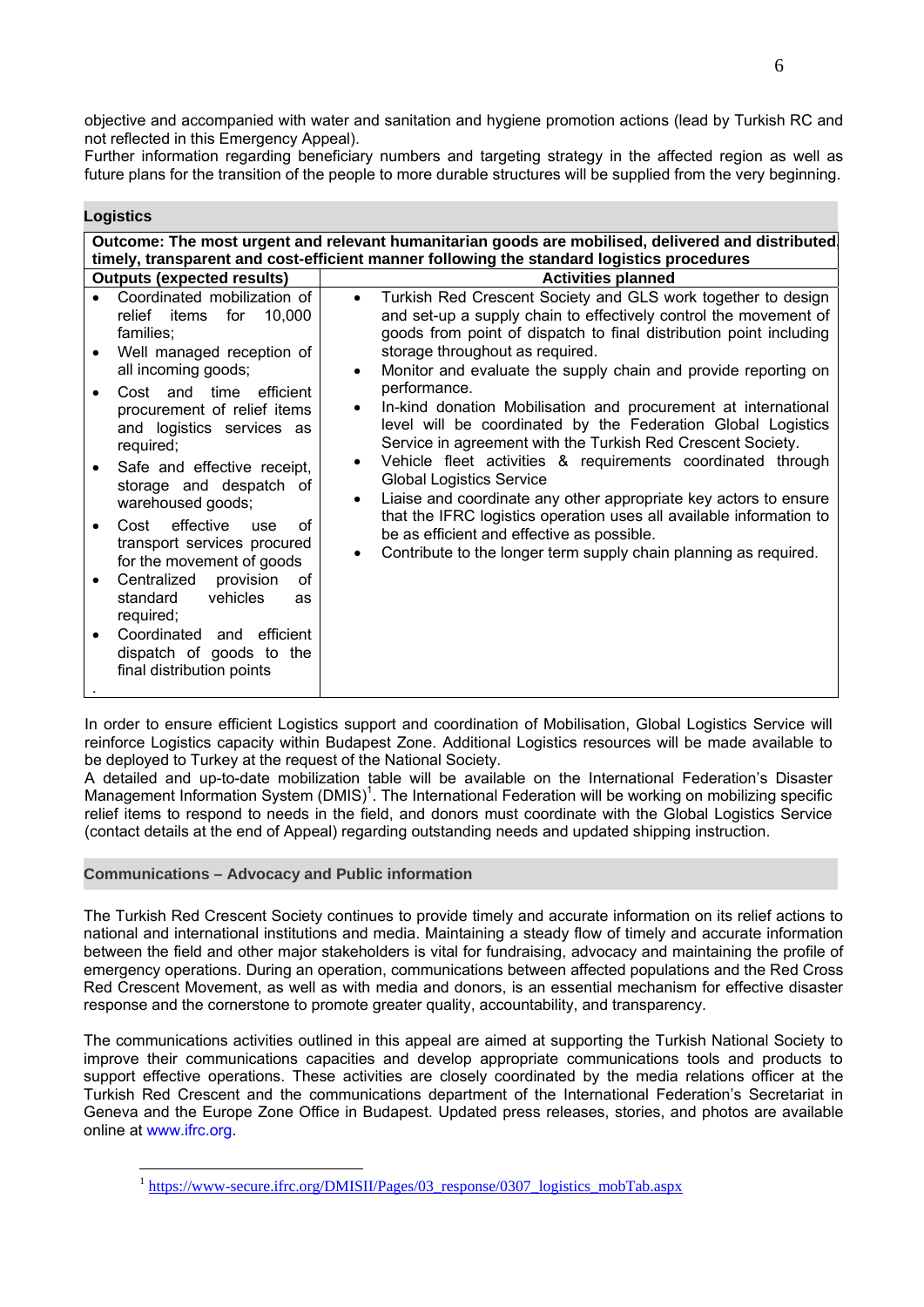#### <span id="page-6-0"></span>**Capacity of the National Society**

Since the 1999 earthquake operation, Turkish Red Crescent Society has grown immensely and acquired new capacities. These capacities include expertise in relief, shelter and livelihoods. The national society headquarters have experienced and dedicated staff on Disaster Management as well as a Disaster Crisis centre.

#### **Capacity of the IFRC**

The International Federation Secretariat through its Zone Office in the Europe (Budapest) is providing support to the Turkish National Society in the response to the needs such as organizing the provision of initial relief items, development of Plans of Action, logistics and human resources. Global surge capacity is being utilized to meet the need for additional operational support, provided through partner National Societies.

 **Budget summary** 

See attached budget (Annex 1) for details.

Bekele Geleta Mathias Schmale Secretary General Under Secretary General, Programme Services

# **Contact information**

#### **For further information specifically related to this operation please contact:**

- **In Turkey**: Aydın Özdemir, Disaster management , Turkish Red Crescent Society, phone: +90 5543409874; email: aydino@kizilay.org.tr
- **In Turkey**: Gülçin Dikbaş, Turkish Red Crescent Society, phone: +90 5365985050; email: gulcin.diktas@kizilay.org.tr
- **IFRC Zone:** Evgeni Parfenov, Head of Operations, IFRC Europe Zone, Budapest, phone: +3618884500, email evgeni.parfenov@ifrc.org
- **IFRC Zone:** Slobodanka Curic, Disaster Management Coordinator, IFRC Europe Zone, Budapest, phone:+361 8884 510; fax: +36 1 336 1516; email: slobodanka.curic@ifrc.org
- **IFRC Zone**, in Budapest, for mobilization and coordination of relief items: Mikhail Chitashvili, phone: +41 22 730 43 05, mobile phone:+41 79 203 46 20; email: Mikhail.chitashvili@ifrc.org
- **In Geneva:** Christine South, Operations Support, phone: +41.22.730.4529, email: christine.south@ifrc.org

#### **For Resource Mobilization and Pledges:**

 **IFRC Zone**: Lourdes Perez, Resource Mobilization Coordinator, phone: +36 (1) 888-45-29; Fax: +36 (1) 336-15-16; email: Lourdes.perez@ifrc.org

#### **For Performance and Accountability**

#### **(planning, monitoring, evaluation and reporting enquiries)**

 **IFRC Zone**: Imre Nagy, Planning and Reporting Manager, Budapest, phone: +36 1 8884 526, email: imre.nagy@ifrc.org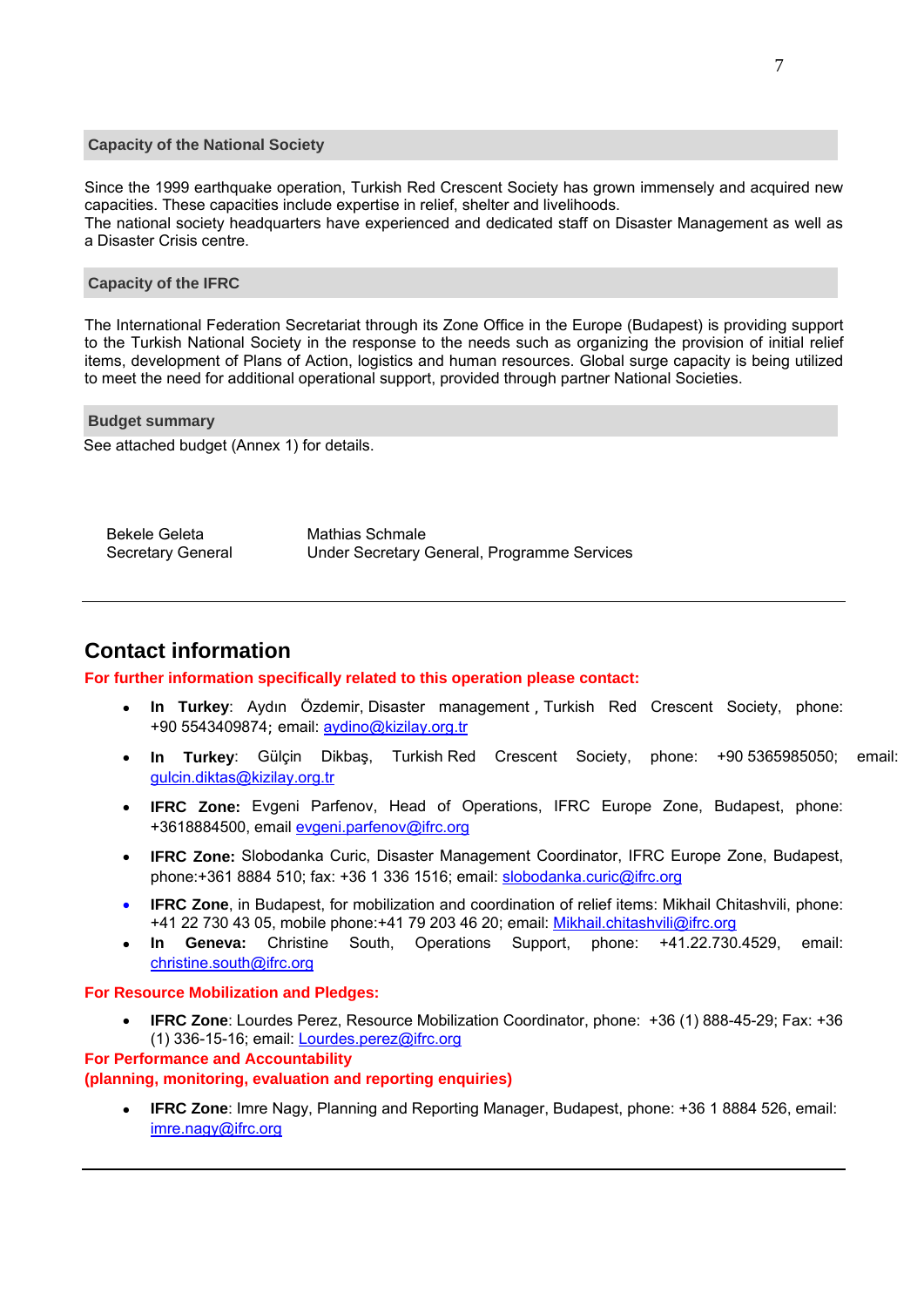**Click here** 

 $\overline{\Delta}$ 

- **1. Emergency Appeal budget and map [below](#page-8-0)**
- **2. Clic[k here](#page-0-0) to return to the title page**

## **How we work**

All IFRC assistance seeks to adhere to the Code of Conduct for the International Red Cross and Red Crescent Movement and Non-Governmental Organizations (NGO's) in Disaster Relief and the Humanitarian Charter and Minimum Standards in Disaster Response (Sphere) in delivering assistance to the most vulnerable.

The IFRC's vision is to inspire, encourage, facilitate and promote at all times all forms of humanitarian activities by National Societies, with a view to preventing and alleviating human suffering, and thereby contributing to the maintenance and promotion of human dignity and peace in the world.



The IFRC's work is guided by Strategy 2020 which puts forward three strategic aims:

- **1.** Save lives, protect livelihoods, and strengthen recovery from disaster and crises.
	- **2.** Enable healthy and safe living.
- **3.** Promote social inclusion and a culture of non-violence and peace.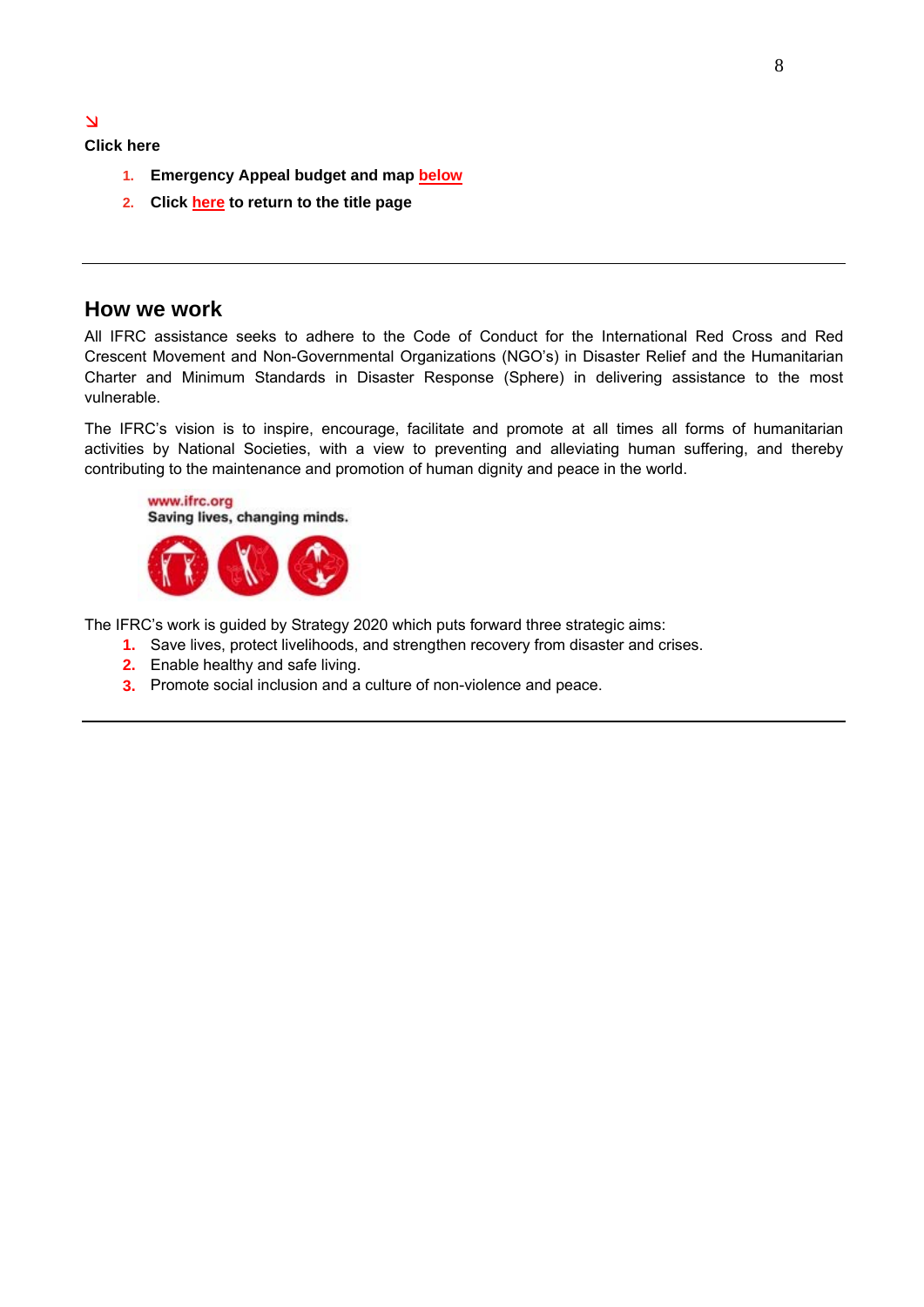# <span id="page-8-0"></span>**EMERGENCY APPEAL 26/10/2011**

# MDRTR002 Turkey Earthquake - Preliminary Emergency appeal

| <b>Budget Group</b>                              | Multilateral Response | Inter-Agency Shelter<br>Coord. | <b>Bilateral Response</b> | <b>Appeal Budget CHF</b> |
|--------------------------------------------------|-----------------------|--------------------------------|---------------------------|--------------------------|
|                                                  |                       |                                |                           |                          |
| Shelter - Relief<br>Shelter - Transitional       | 4,000,000             |                                |                           | 4,000,000<br>0           |
| Construction - Housing                           |                       |                                |                           | 0                        |
| <b>Construction - Facilities</b>                 |                       |                                |                           | 0                        |
| <b>Construction - Materials</b>                  |                       |                                |                           | 0                        |
| Clothing & Textiles                              | 4,800,000             |                                |                           | 4,800,000                |
| Food                                             |                       |                                |                           | 0                        |
| Seeds & Plants                                   |                       |                                |                           | 0                        |
| Water, Sanitation & Hygiene                      |                       |                                |                           | 0                        |
| Medical & First Aid                              |                       |                                |                           | 0                        |
| <b>Teaching Materials</b>                        |                       |                                |                           | 0                        |
| <b>Ustensils &amp; Tools</b>                     |                       |                                |                           | 0                        |
| Other Supplies & Services                        |                       |                                |                           | 0                        |
| <b>Emergency Response Units</b>                  |                       |                                |                           | 0                        |
| <b>Cash Disbursments</b>                         |                       |                                |                           | 0                        |
| Total RELIEF ITEMS, CONSTRUCTION AND SUPPLIES    | 8,800,000             | 0                              | $\bf{0}$                  | 8,800,000                |
| Land & Buildings                                 |                       |                                |                           | 0                        |
| <b>Vehicles Purchase</b>                         |                       |                                |                           | 0                        |
| Computer & Telecom Equipment                     |                       |                                |                           | 0                        |
| Office/Household Furniture & Equipment           |                       |                                |                           | 0                        |
| <b>Medical Equipment</b>                         |                       |                                |                           | 0                        |
| Other Machiney & Equipment                       |                       |                                |                           | 0                        |
| <b>Total LAND, VEHICLES AND EQUIPMENT</b>        | 0                     | 0                              | 0                         | 0                        |
| Storage, Warehousing                             | 150,000               |                                |                           | 150,000                  |
| Dsitribution & Monitoring                        | 550,000               |                                |                           | 550,000                  |
| Transport & Vehicle Costs                        | 100,000               |                                |                           | 100,000                  |
| <b>Logistics Services</b>                        |                       |                                |                           | 0                        |
| <b>Total LOGISTICS, TRANSPORT AND STORAGE</b>    | 800,000               | 0                              | 0                         | 800,000                  |
| <b>International Staff</b>                       | 20,000                |                                |                           | 20,000                   |
| <b>National Staff</b>                            | 20,000                |                                |                           | 20,000                   |
| <b>National Society Staff</b>                    |                       |                                |                           | 0                        |
| Volunteers                                       | 50,000                |                                |                           | 50,000                   |
| <b>Total PERSONNEL</b>                           | 90,000                | 0                              | 0                         | 90,000                   |
| Consultants                                      |                       |                                |                           | 0                        |
| <b>Professional Fees</b>                         |                       |                                |                           | 0                        |
| <b>Total CONSULTANTS &amp; PROFESSIONAL FEES</b> | 0                     | 0                              | 0                         | $\bf{0}$                 |
|                                                  |                       |                                |                           |                          |
| Workshops & Training                             |                       |                                |                           | 0<br>$\bf{0}$            |
| <b>Total WORKSHOP &amp; TRAINING</b>             | 0                     | 0                              | 0                         |                          |
| Travel                                           | 20,000                |                                |                           | 20,000                   |
| Information & Public Relations                   | 25,000                |                                |                           | 25,000                   |
| <b>Office Costs</b>                              |                       |                                |                           |                          |
| Communications                                   | 50,000                |                                |                           | 50,000                   |
| <b>Financial Charges</b>                         |                       |                                |                           | 0                        |
| <b>Other General Expenses</b>                    |                       |                                |                           | 0                        |
| <b>Shared Support Services</b>                   |                       |                                |                           | 0                        |
| <b>Total GENERAL EXPENDITURES</b>                | 95,000                | 0                              | 0                         | 95,000                   |
| <b>Partner National Societies</b>                |                       |                                |                           | 0                        |
| Other Partners (NGOs, UN, other)                 |                       |                                |                           | 0                        |
| <b>Total TRANSFER TO PARTNERS</b>                | 0                     | 0                              | 0                         | $\mathbf{0}$             |
| Programme and Supplementary Services Recovery    | 636,025               | 0                              | 0                         | 636,025                  |
| <b>Total INDIRECT COSTS</b>                      | 636,025               | 0                              | 0                         | 636,025                  |
|                                                  |                       |                                |                           |                          |
| <b>TOTAL BUDGET</b>                              | 10,421,025            | 0                              | 0                         | 10,421,025               |
| <b>Available Resources</b>                       |                       |                                |                           |                          |
| <b>Multilateral Contributions</b>                |                       |                                |                           | 0                        |
| <b>Bilateral Contributions</b>                   |                       |                                |                           | 0                        |
| <b>TOTAL AVAILABLE RESOURCES</b>                 | 0                     | $\bf{0}$                       | $\bf{0}$                  | 0                        |
|                                                  |                       |                                |                           |                          |
| NET EMERGENCY APPEAL NEEDS                       | 10,421,025            | 0                              | $\boldsymbol{0}$          | 10,421,025               |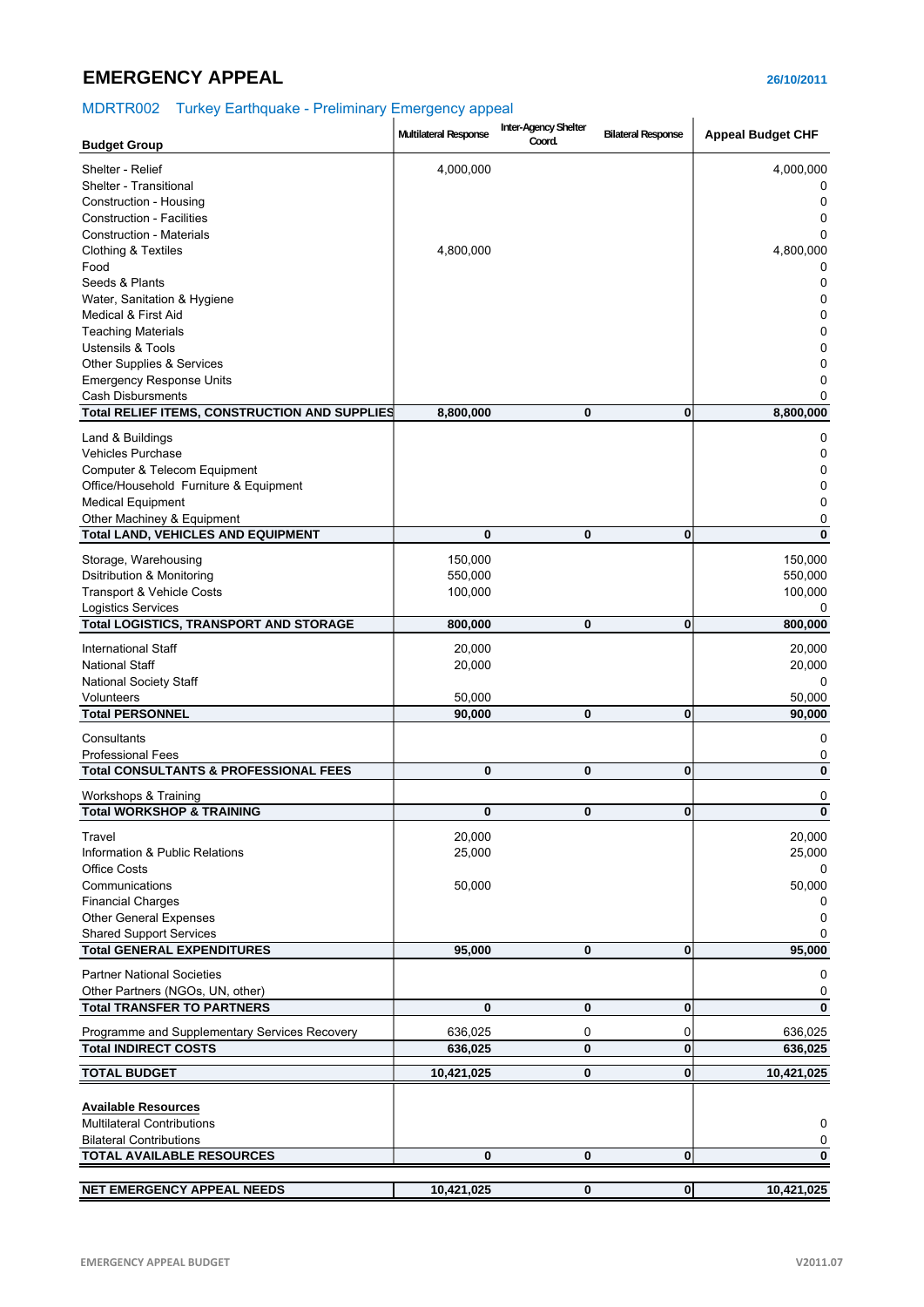

#### **Mobilization table report**

**Appeal code : MDRTR002 OU name : International Federation of Red Cross and Red Crescent Societies Appeal name : Turkey - Van Earthquake Report date : 26/10/11 15:42**

| Commodity                                                 |     | <b>Total</b><br>UOMquantity<br>needed | Unit price<br>(CHF) | <b>TR</b> |  |  | <b>PTR009</b> Donor CTN PO/IKD<br>no | <b>IKD</b><br>status | <b>Solicitation</b><br>status | Remarks | Estimated total cost  <br>(CHF) | <b>Estimated outstanding</b><br>cost (CHF) |
|-----------------------------------------------------------|-----|---------------------------------------|---------------------|-----------|--|--|--------------------------------------|----------------------|-------------------------------|---------|---------------------------------|--------------------------------------------|
| Inside appeal items                                       |     |                                       |                     |           |  |  |                                      |                      |                               |         |                                 |                                            |
| HSHEBLANWHT1Pce                                           |     | 50000                                 | 9.00                | 50000     |  |  |                                      |                      |                               |         | 450000.00                       | 450000.00                                  |
| BLANKET, woven, 80% wool, 1.5x2m, high thermal resistance |     |                                       |                     |           |  |  |                                      |                      |                               |         |                                 |                                            |
| Outstanding                                               |     | 50000                                 |                     | 50000     |  |  |                                      |                      | Coverage                      |         | 0%                              |                                            |
|                                                           |     |                                       |                     |           |  |  |                                      |                      |                               |         |                                 |                                            |
| <b>HSHESLEBWI</b>                                         | Pce | 50000                                 | 50.00               | 50000     |  |  |                                      |                      |                               |         | 2500000.00                      | 2500000.00                                 |
| SLEEPING BAG, for indoor use, cold climate                |     |                                       |                     |           |  |  |                                      |                      |                               |         |                                 |                                            |
| Outstanding                                               |     | 50000                                 |                     | 50000     |  |  |                                      |                      | Coverage                      |         | 0%                              |                                            |
|                                                           |     |                                       |                     |           |  |  |                                      |                      |                               |         |                                 |                                            |
| HSHEZFCH0009 Pce                                          |     | 10000                                 | 365.00              | 10000     |  |  |                                      |                      |                               |         | 3650000.00                      | 3650000.00                                 |
| TENT, FAMILY, Winterised type                             |     |                                       |                     |           |  |  |                                      |                      |                               |         |                                 |                                            |
| Outstanding                                               |     | 10000                                 |                     | 10000     |  |  |                                      |                      | Coverage                      |         | 0%                              |                                            |
|                                                           |     |                                       |                     |           |  |  |                                      |                      |                               |         |                                 |                                            |
| <b>Total cost</b>                                         |     |                                       |                     |           |  |  |                                      |                      |                               |         | 6600000.00                      | 6600000.00                                 |
|                                                           |     |                                       |                     |           |  |  |                                      |                      |                               |         |                                 |                                            |

**Notes :** 1. Outstanding and Coverage calculations do not include item quantity and costs of borrowed In Kind Donations, if any.  $|2.$   $|$  color indicates borrowing type of donation. 3. Transportation costs will be additional. Amount indicated only covers cost of Goods.

**Logistics and Resource Mobilization Department**

The Federation works on mobilizing specific relief items to respond to needs in the field and donors should coordinate with Mikahil Chitashvili regarding outstanding needs. Shipping Instructions will be provided to donors with a consignment tracking number (CTN) which will be issued before shipping any goods to the operation. For mobilization of relief items please contact:

**GSL Contact, Budapest:** 

Mikhail Chitashvili, Senior Procurement Officer – Global Logistics Service Mobile Number: +41 79 203 4620 Email: [mikhail.chitashvili@ifrc.org](mailto:mikhail.chitashvili@ifrc.org)